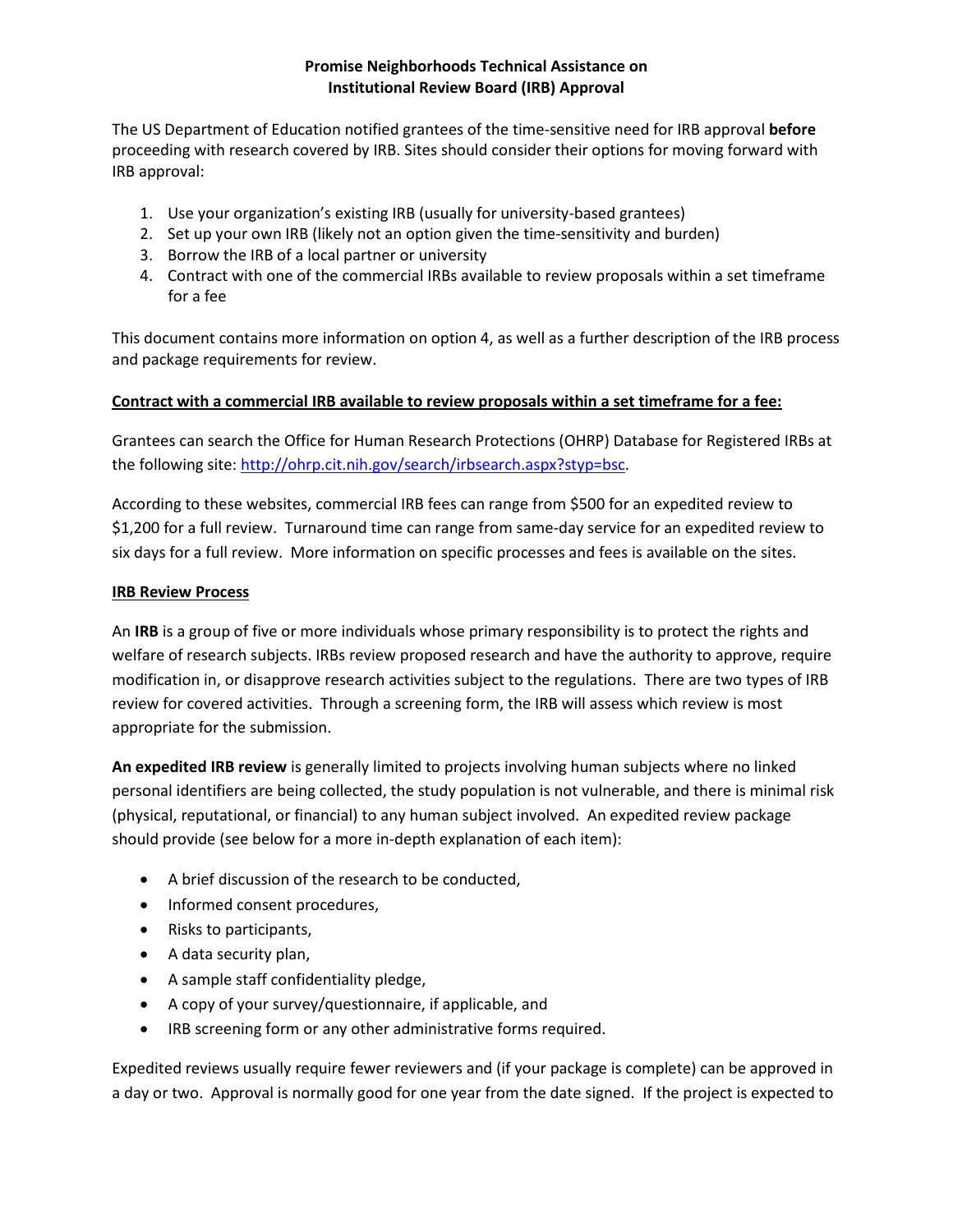# **Promise Neighborhoods Technical Assistance on Institutional Review Board (IRB) Approval**

go beyond the 12 month approval period – or if there is any substantive change to any aspect of the project – you must go back to the IRB requesting renewal for each year or approval of the change to the project.

**A full IRB review** is required for any project involving human subjects where personal identifiers are being collected, or the study population is vulnerable (children, prisoners, pregnant women, immigrants), or there is more than minimal risk to any human subject should sensitive information about them or their participation in the research be disclosed. A full review package should include the following information:

- Research overview: background, research objectives, funder name, research partners, data collection methods, sites to be visited, and any other relevant information
- Informed consent procedures: forms used, description of process
- Risks to participants: description of possible risks to participants
- Data security plan: explains how data will be collected, stored, transmitted, and secured during each step. Will PGP data encryption be employed? If mailed, will trackable means be used? Who will have access? Are there "work arounds" that have been considered as alternatives to collecting sensitive data such as SSN's, names and addresses, etc.? If hard copies are filed, where are the files stored, are they under lock and key, where are the keys stored, who has access?
- Staff confidentiality pledge: a copy of the pledge to be used
- Questionnaire/survey/focus group script: at least a draft of the instrument in development and the IRB will need to review the final product before it is administered
- Any other relevant information, e.g., if another organization is a research partner and their IRB has reviewed any aspect of the work to be performed, please provide a copy of that approval.
- Research team: biographies for the PI and other senior researchers conducting the work
- IRB screening form or any other administrative forms required

Upon review, an approval certificate will be issued that is usually good for 12 months from the date signed (unless the IRB decides the level of risk requires more frequent renewal). If the project is expected to go beyond the 12 month approval period – or if there is any substantive change to any aspect of the project or new survey/data collection instruments developed – you must go back to the IRB requesting renewal for each year or approval of the change to the project.

# **Covered Activities and Review Timeline:**

Sites should discuss their specific project plans with their chosen IRB to determine:

- 1. Which type of IRB review may be required for each activity and
- 2. Whether IRB approval should be fully completed before undertaking each activity.

It may be possible to sequence IRB approval as activities and data collection instruments are developed. For example, the IRB may review and approve an initial research protocol while certain materials,